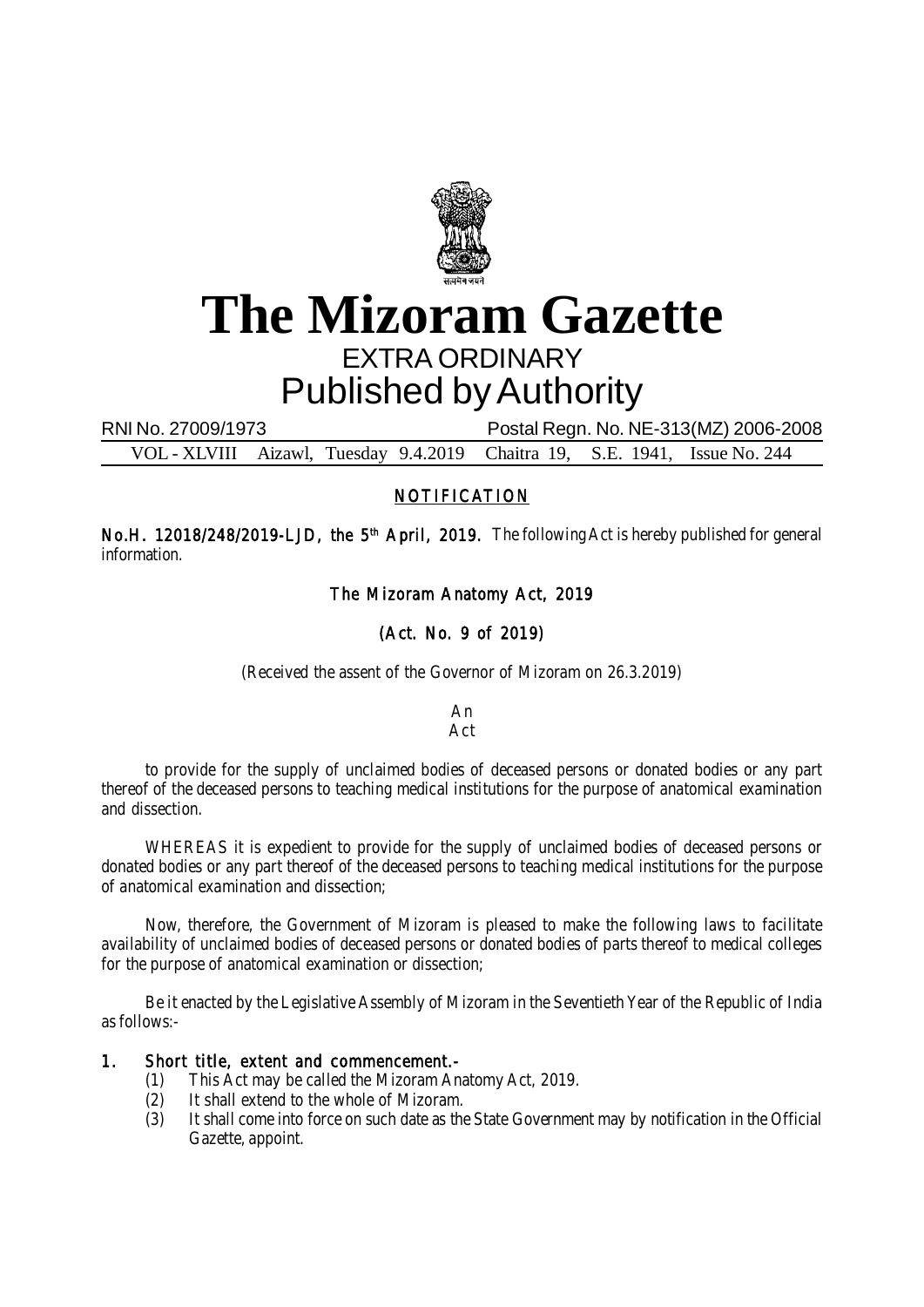#### $Ex-244/2019$  - 2 -

- 2. Definitions.- In this Act, unless the context otherwise requires:-
	- (1) "authorized officer" means an officer authorized under section 3;
		- (2) "hospital" means any hospital established or maintained by the Government, or by any municipal council, or other local authority and includes any other hospital which may be declared by the Government, by notification in the Official Gazette, to be a hospital for the purposes of this Act;
		- (3) "near relative" means any of the following relatives of the deceased, namely, a wife, husband, parent, son, daughter, brother or sister and includes any other person who is related to the deceased (i) by lineal consanguinity within three degrees or by collateral consanguinity within six degrees, or (ii) by marriage with any of the relatives aforesaid;

Explanation.-The expressions "lineal consanguinity" and "collateral consanguinity" shall have meanings assigned to them in the Indian Succession Act, 1925, and degrees of relationship shall be computed in the manner laid down in that Act.

- (4) "prescribed" means prescribed by rules made by the Government under this Act;
- (5) "teaching medical institution" means any of the institutions specified in the Schedule to this Act and includes any other institution which may be declared by the Government, by notification in the Official Gazette, to be a teaching medical institution for the purposes of this Act;
- (6) "unclaimed body" means the body of a person who dies in a hospital, prison or public place, which has not been claimed by any of his near relatives or by any recognised religious or public institution belonging to the religion of the deceased, within such time as may be prescribed.
- 3. Power of Government to authorize officers to act under section 4.-The State Government may, by notification in the Official Gazette, authorize for the area to which this Act is applied or for any part thereof, one or more officers to whom a report shall be made under section 4 and who shall be competent to act under the said section.
- 4. Unclaimed dead bodies in hospitals, prisons and public places how to be dealt with.
	- (1) If a person dies in a hospital or in a prison and his body is not claimed by any of his near relatives within such time as may be prescribed, the authority in charge of such hospital or prison shall, with the least practicable delay, report the fact to the authorized officer, and the said officer shall take possession of the unclaimed body and except in the case referred to in sub-sections (3) and (4), hand it over to the authority in charge of a teaching medical institution, if it is required by that authority, for the purpose of conducting anatomical examination and dissection:

Provided that the authority in charge of such hospital or prison shall while reporting the fact to the authorised officer give intimation to the nearest religious or public institution, if any, belonging to the religion of the deceased and if such institution claims the dead body within the prescribed time it shall be handed over to that institution.

- (2) If a person dies in any public place in an area in which he had no permanent place of residence and the body of that person is not claimed by any of his near relatives within such time as may be prescribed, the authorized officer shall take possession of the unclaimed body and except in the case referred to in sub-sections (3) and (4) hand it over to the authority in charge of a teaching medical institution, if it is required by that authority, for the purpose specified in subsection (1).
- (3) Notwithstanding anything contained in sub-sections (1) and (2), the authorized officer shall-
	- (a) When a near relative of the deceased person is known to be alive and he has failed to claim the body within the prescribed time for reasons beyond his control, or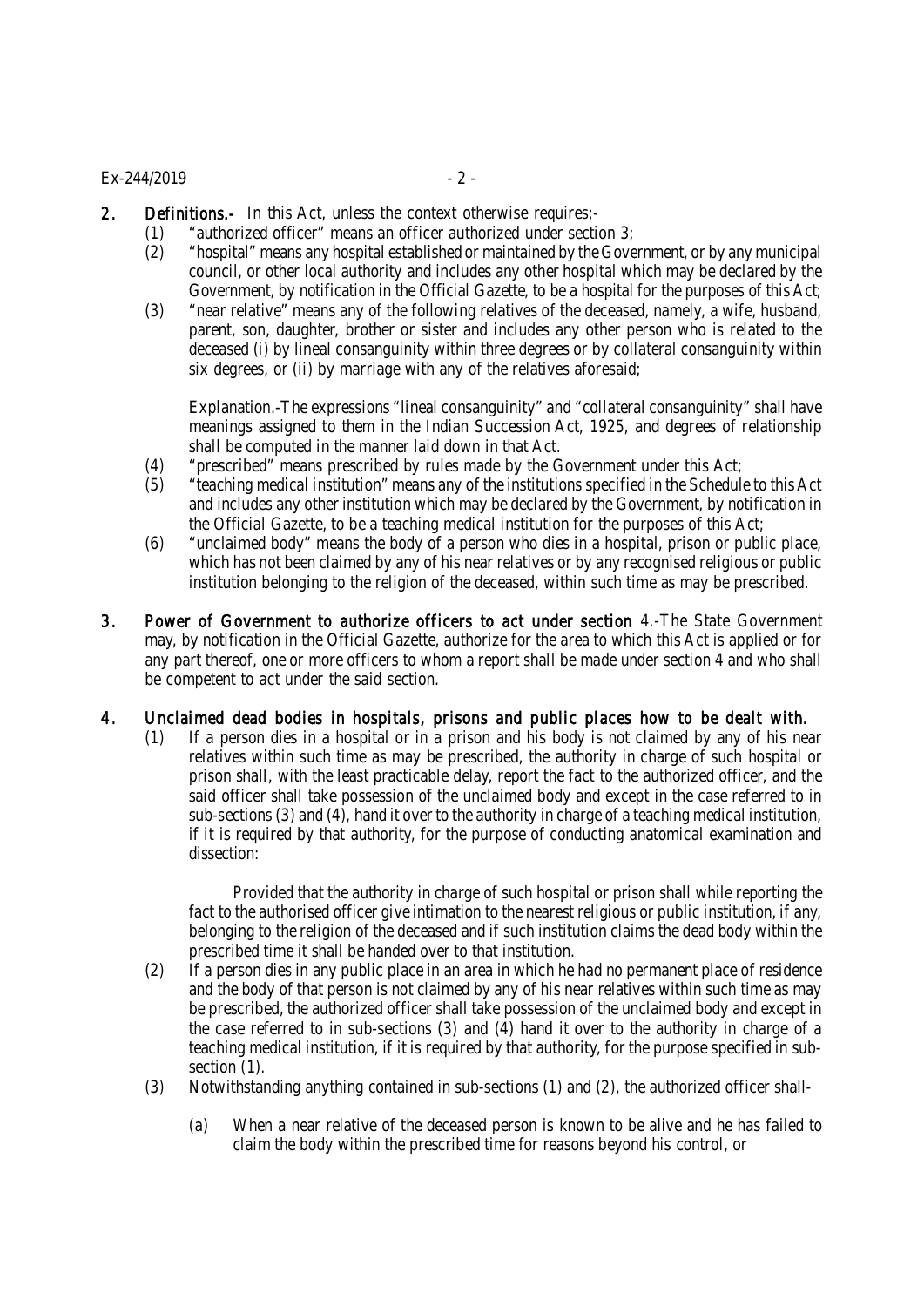- (b) When the deceased person has prior to his death declared that his body shall not be subject to anatomical examination or dissection or both, hand over the dead body to such religious or public institution belonging to the religion of the deceased subject to such conditions as may be prescribed.
- (4) When there is any doubt regarding the cause of death or when for any reason the authorized officer considers it expedient so to do, he shall forward the unclaimed body to the police officer referred to in section 174 of the Code of Criminal Procedure, 1973.
- (5) Where any unclaimed body taken possession of by the authorized officer under this section is not required by the authority in charge of a teaching medical institution for the purpose specified in sub-section (1), it shall be disposed of in such manner as may be prescribed.

#### 5. Taking possession of dead bodies with the prior consent of deceased persons.-

- (1) If any person, either in writing at any time or orally in the presence of two or more persons during his last illness, has expressed an unequivocal request that his body be used for the purpose of conducting anatomical examination and dissection after his death the party lawfully in possession of his body after his death, may, unless, the said party has reason to believe that the request was subsequently withdrawn, report the fact to the authorised officer and permit the said officer to take possession of the body and hand it over to the authority in charge of a teaching medical institution if it is required by that authority.
- (2) Without prejudice to sub-section (1), the party lawfully in possession of the body of a deceased person may permit the authorised officer to take over possession of the body for the purposes aforesaid unless that party has reason to believe-
	- (a) That the deceased had expressed an objection to his body being so dealt with after his death, and had not withdrawn it; or
	- (b) That the surviving spouse or any near relative of the deceased objects to the body of the deceased being so dealt with.
- (3) When there is any doubt regarding the cause of death or when for any reason the authorised officer considers it expedient so to do, he shall forward the dead body to the police officer referred to in section 174 of the Code of Criminal Procedure, 1973.
- (4) Where any dead body taken possession of by the authorised officer under this section is not required by the authority in charge of a teaching medical institution it shall be returned to the party who was lawfully in possession of the body after death.
- (5) No permission shall be given under this section in respect of the body of a deceased person by any person who has been entrusted with the body solely for the purpose of its interment, burial, cremation or disposal otherwise.
- 6. Doubt of dispute as to near relative to be referred to Magistrate of the First Class.-
	- (1) If any doubt or dispute arises whether a person is or is not a near relative of the deceased for the purposes of section 5, the matter shall be referred to a Magistrate of the First Class, and the decision of such Magistrate shall be final and conclusive.
	- (2) Pending such decision, the body of the deceased person shall be preserved from decay in such manner as may be prescribed.
- 7. Penalty. -Whoever disposes of, or abets the disposal of an unclaimed body save as provided by this Act, or obstructs any authority in charge of a teaching medical institution or an authorised officer from handing over, taking possession of, removing or using, such dead body for the purpose specified in section 4, shall be punishable with fine which may extend to five hundred rupees.